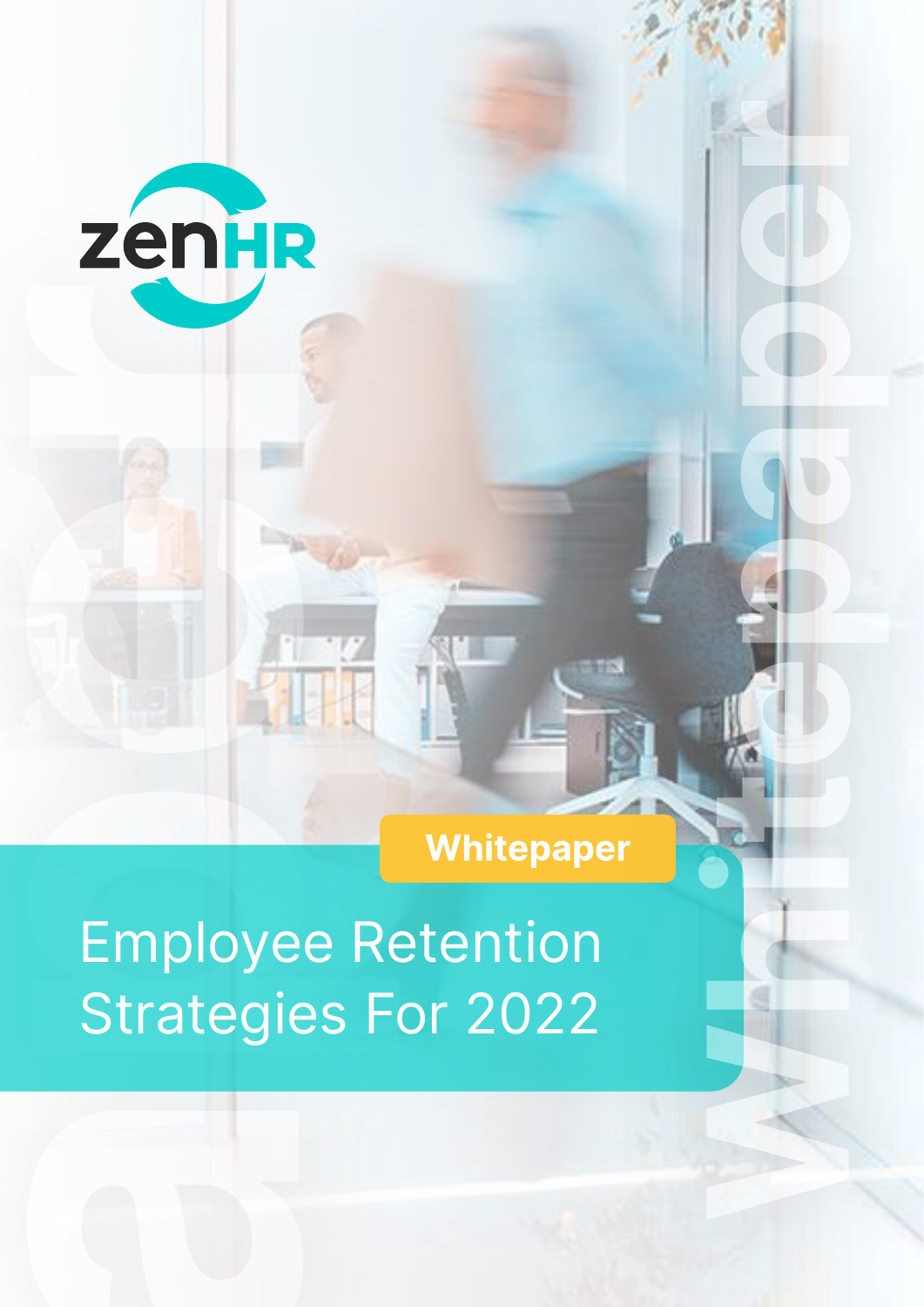

It wasn't uncommon to stay at the same job, with the same employer, for your entire working career back in the day. However, nowadays, specifically due to the impacts of the COVID19- pandemic, today's workforce trends have shifted significantly. For employers, this shift has resulted in a highly competitive job market as employees are pursuing a new vision of work-life balance, shifting priorities, and making important career decisions.

In order to attract, engage and retain staff, it has become essential to invest in both quality HR practices and services that will keep employees engaged and clearly define company values to current and prospective employees.



# Why Do You Need a Retention Strategy?

Employee retention has a significant impact on your bottom line, whereas poor employee retention can be a costly problem for any business. High turnover rates result in lost productivity and additional expenses such as recruiting, hiring, and training replacement employees.

The key to successful retention is really understanding what employees value the most when it comes to their workplace environment and acting on it. It's essential to constantly evolve and get creative with retention strategies and cater to the needs and wants of today's workforce. So we've put together some of the top employee retention strategies for 2022 and a new era in the working world.

# Top Employee Retention Strategies



### Hire the Right Employees

The first step in employee retention is to ensure you do it right from the start. Hiring the right employees not only affects retention but also the success of your business. Before you begin looking for new hires and filling any vacancies, take time to really assess the needs of the business and the team.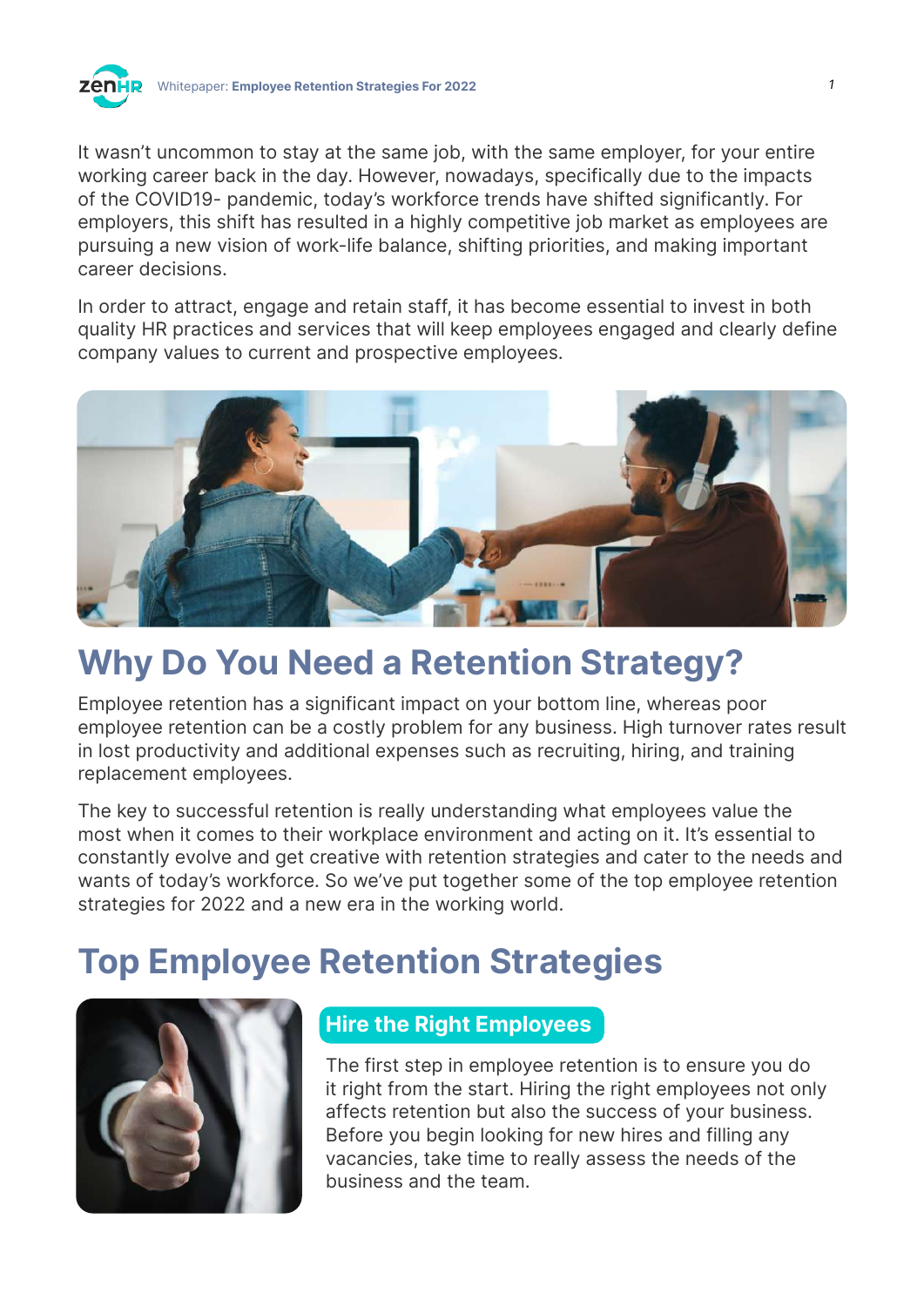

From drafting job descriptions to interviews, make sure you're being as transparent as possible. Being transparent is crucial in finding the right employee for your company. Many new hires admit that they would stay at a job longer if they were better informed about their role during the hiring process. Therefore, be honest about what you expect from new hires and don't omit details just to fill empty positions.

By taking your time recruiting candidates and interviewing them thoroughly, it'll ensure both you and the candidate are a right fit for each other and that there are no surprises around the corner.



### Thorough Onboarding Process

A good onboarding process is key to retention, as it's an essential element to employee engagement and experience. A thorough and inclusive experience will make new hires feel that they have made the right decision to join your company and will not jump ship any time soon.

Onboarding is a critical period for making employees feel included and sets the tone for their journey with your company. So make sure that you aren't just teaching them about their job role and responsibilities, but also about the company culture because it's just as important.

By introducing new hires into the company's culture, they'll have a solid footing early on and be able to contribute positively to your working culture. It's also essential to share with them your company's bigger picture. By sharing your current roadmap, they will be able to set priorities better and understand how they can contribute to the company's success.

In addition to this, open communication channels, constant check-ins, buddy programs, and honest feedback will all contribute to delivering new employees with a meaningful experience from their first day, making it likely for them to remain with the company.

A negative onboarding experience results in new hires being 2X more likely to look for other opportunities.

Whereas a strong onboarding process improves employee retention by 82%.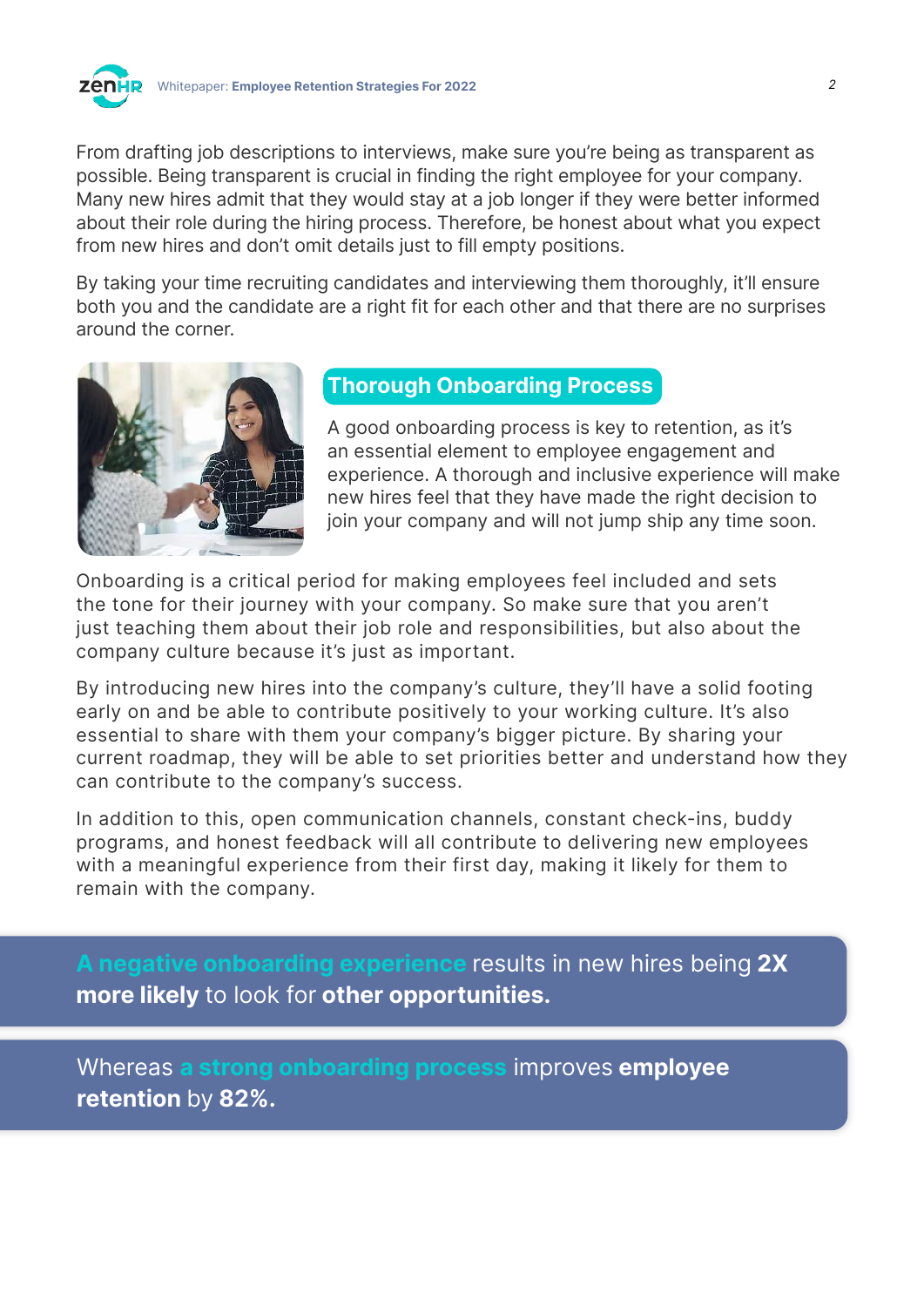



#### Offer Attractive Benefits

Benefits are becoming more and more important to employees. According to recent surveys, companies that use benefits as a tool for recruiting and retaining talent reported better overall company performance and above-average effectiveness in recruitment and retention compared with companies that do not.

From medical and dental insurance, counseling and therapy, complimentary meals, or even perks as subtle as free parking will all bring value to you as an employer and make employees feel taken care of and want to stay.

About %60 of people report that benefits and perks are a major factor in considering whether to accept a job offer, and %80 of employees would choose additional benefits over a pay raise. Your company probably offers certain benefits already, but are you offering the right ones? If you really want to create a benefits package that will help you retain top talent, you have to see what your employees really want.

The best way to find out is by conducting your own research, and you may be surprised at what you find out. You may even realize that you spend a lot of money on benefits that your employees don't think are that important, but you won't know that unless you ask them.

#### Top 5 Employee Benefits





#### Embrace Work-life Balance

Work-life balance practices have a direct influence on employee retention. Do your employees work late nights? Or are expected to answer calls and emails at any time, even when at home? If that's the case, the lines between work and their personal lives have become blurred, and they're on the path towards burnout.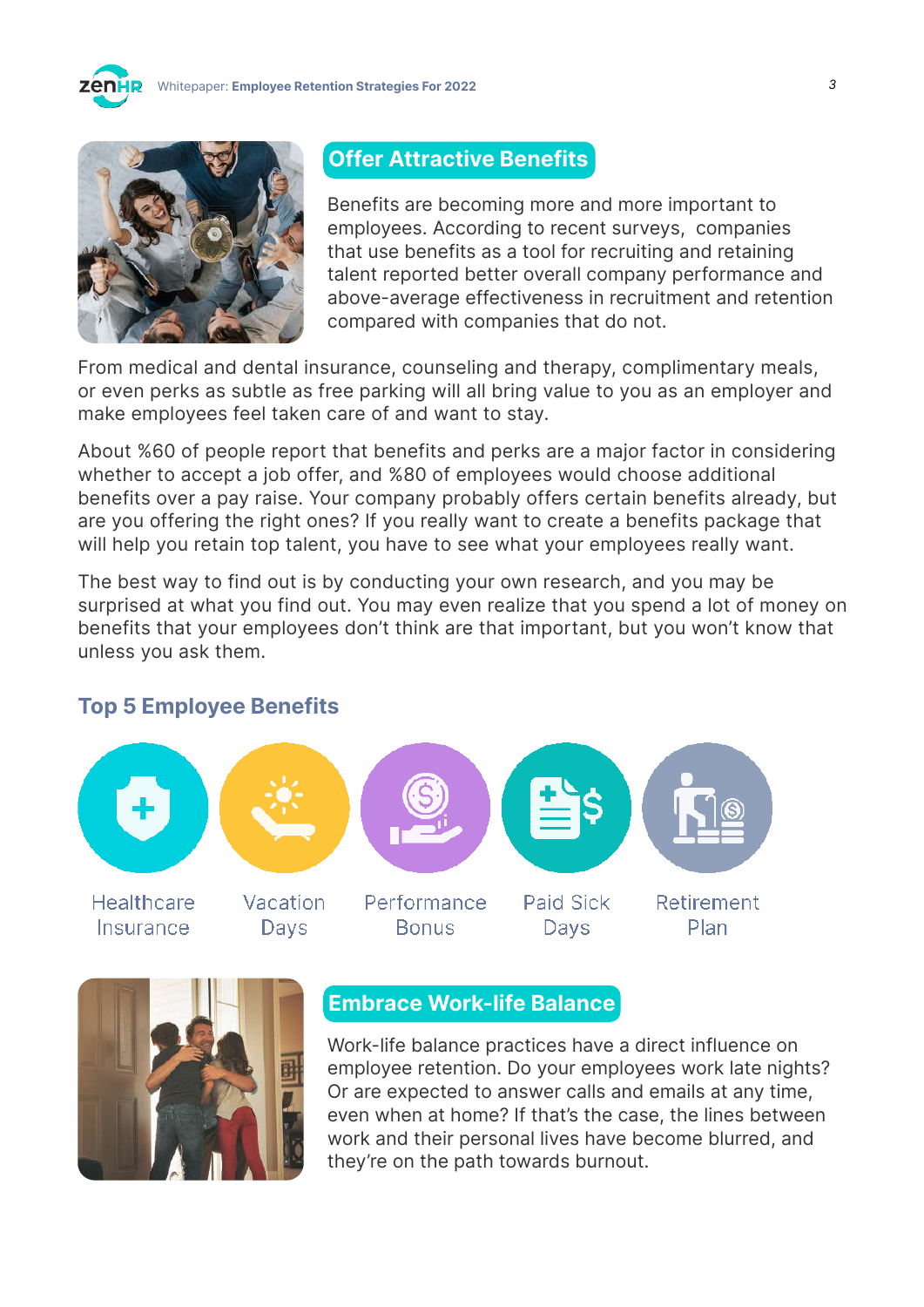Creating a healthy work-life balance is essential for all your employees, and they need to know that management not only gets it but also encourages it. You can help your employees find a positive work-life balance by offering reasonable working hours, generous PTO policies, flexible working schedules, and encouraging them to take vacations or time off. Prioritizing your employees' needs and enabling them to maintain a healthy balance is incredibly important for their physical and mental health and overall happiness. By offering various options for encouraging better work/life balance, you'll create and sustain more engaged and productive employees and teams long-term.

# 95% of HR professionals blamed the loss of good employees on job burnout.

67% of men and 57% of women have changed their jobs to better manage work and family lives.



### Recognize Achievements & Contributions

Recognition is vital; it creates an environment that attracts and retains the best talent and will help improve employee retention. Recognition from managers lets employees know that their achievements and contributions, big or small, are appreciated and can foster a positive and motivating environment.

Promoting peer-to-peer recognition encourages employees to lift each other up, establishing a strong culture of caring and trust. Recognition is one of the most effective non-financial factors of employee retention. Employees who feel appreciated are more likely to stick with an organization in good times and bad. When employee appreciation is given frequently, businesses are %41 more likely to see increased retention and %34 more likely to see increased engagement.



of HR professionals believe that recognition makes employees more likely to stay.

of employees who feel recognized are unlikely to look for a new job.

63%



of employees switch jobs because of not getting adequate recognition for their efforts.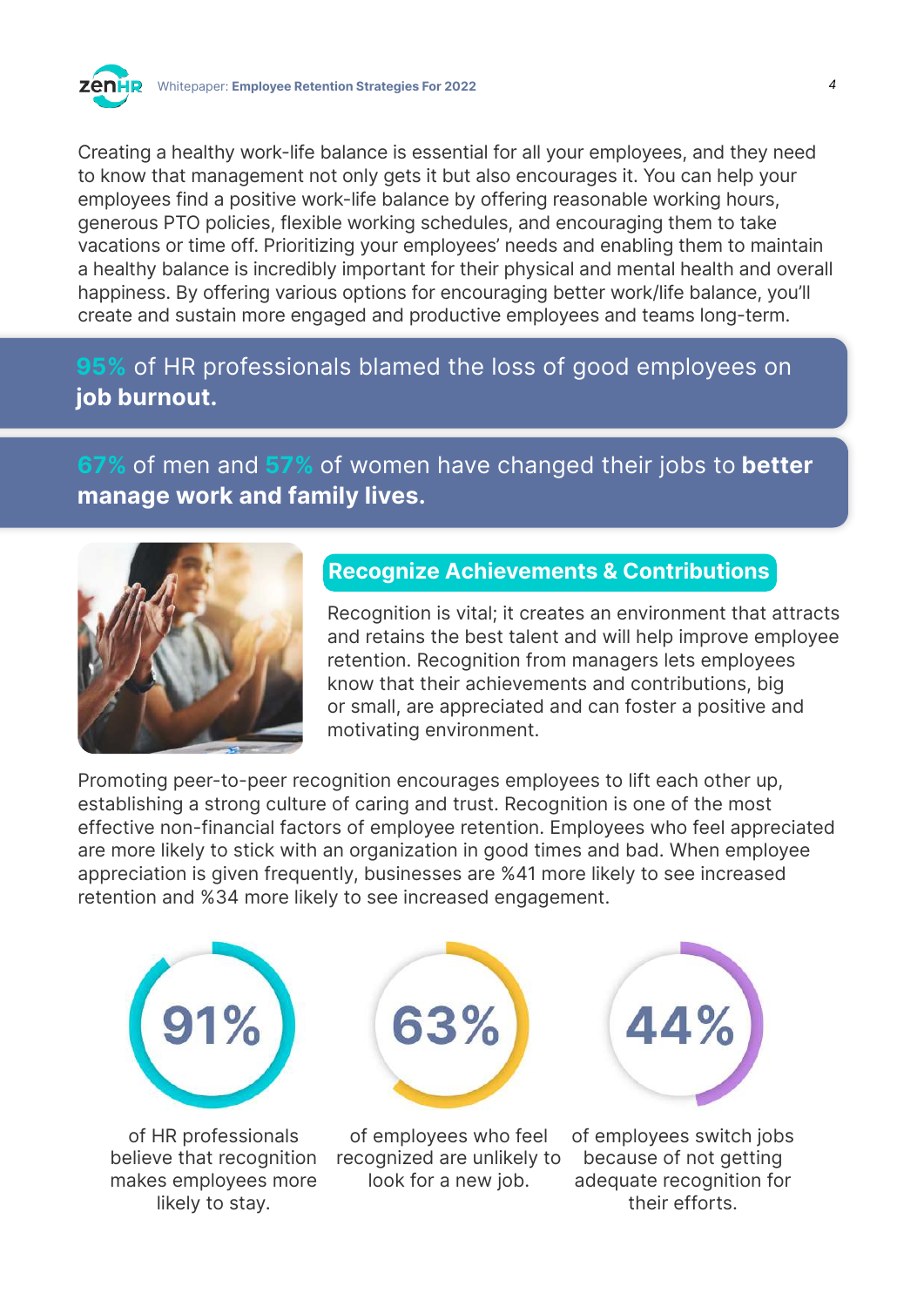



### Communicate Efficiently

An open and healthy line of communication makes employee retention much easier. Make sure you're communicating with your employees on a regular basis. Being honest and open with your team about their own performance and what's going on in the company can go a long way.

Regular communication and transparency help foster trust and makes employees feel like they can come to you with any and all ideas, questions, and concerns. Listening and seeking feedback from employees through meetings or confidential surveys can help you gauge their honest opinions of your company in terms of satisfaction with the job and suggestions on how their jobs and work environment might be improved.

**Effective team communication** increases employee retention by 4.5 times, compared to businesses that lack effective communication in the workplace.

Communicating is important, but listening and taking employee feedback into consideration is crucial to retention. By having open channels of communication, you won't have to wait for exit interviews in order to discover any problems and take action when it may be too late.

Effective two-way communication is, therefore, the heart of employee retention and paves the way for higher employee morale, promotes trust and confidence in leadership, and enhances the overall satisfaction and performance of employees.